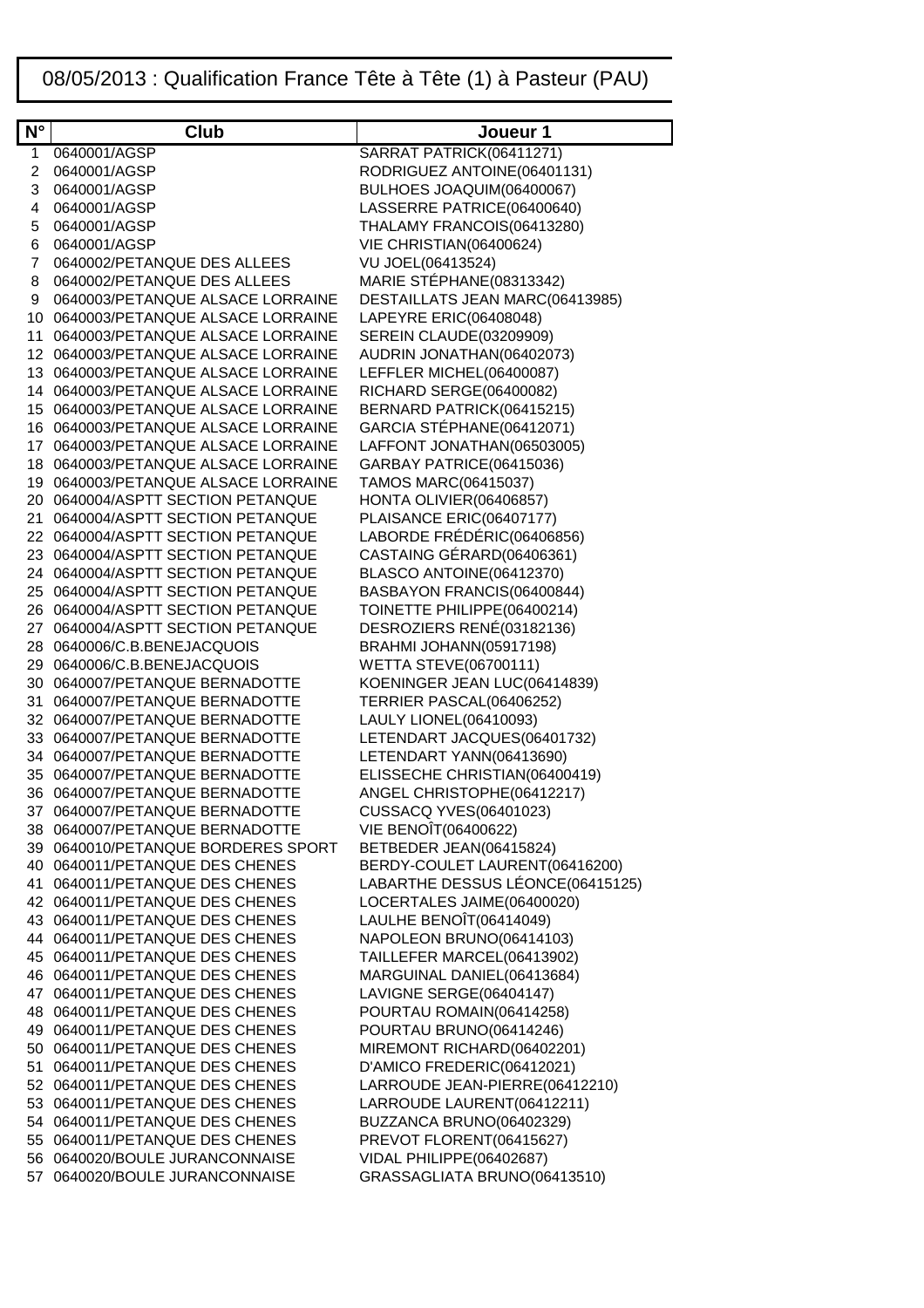58 0640020/BOULE JURANCONNAISE MARTINS JONATHAN(04014320) 59 0640020/BOULE JURANCONNAISE DESA JOSEPH(06402491) 60 0640020/BOULE JURANCONNAISE BORDES BENOÎT(06416208) 61 0640020/BOULE JURANCONNAISE ALEHAUSE STÉPHANE(06416272) 62 0640020/BOULE JURANCONNAISE DARGENT ANAÎS(06416160) 63 0640020/BOULE JURANCONNAISE PUCHEU JEAN(06400636) 64 0640020/BOULE JURANCONNAISE PASQUIER JEROME(06403206) 65 0640021/PETANQUE MORLAAS TORRES CLAUDE(06414236) 66 0640021/PETANQUE MORLAAS LHERISSON JEAN CLAUDE(06406301) 67 0640021/PETANQUE MORLAAS LAULHERET FABRICE(06406363) 68 0640021/PETANQUE MORLAAS PELFIGUES MICHEL(06401696) 69 0640021/PETANQUE MORLAAS CLAVEROTTE THIERRY(06416211) 70 0640021/PETANQUE MORLAAS HERNANDEZ JEAN-CLAUDE(06406570) 71 0640021/PETANQUE MORLAAS MEUNIER DANIEL(06414446) 72 0640026/PETANQUE PASTEUR CANCE CHRISTOPHE(06416027) 73 0640026/PETANQUE PASTEUR MICHENEAU PHILIPPE(06415997) 74 0640026/PETANQUE PASTEUR LOUPOUEYOU ALAIN(06402679) 75 0640026/PETANQUE PASTEUR RANQUINE SEBASTIEN(06401024) 76 0640026/PETANQUE PASTEUR CORREIA JEAN(06400656) 77 0640026/PETANQUE PASTEUR BAEZA CHRISTOPHE(06401384) 78 0640026/PETANQUE PASTEUR BAEZA MIKAËL(06406166) 79 0640026/PETANQUE PASTEUR BENANTI YVES(06705375) 80 0640026/PETANQUE PASTEUR SARRAN ANDRÉ(06501148) 81 0640026/PETANQUE PASTEUR DEBAYLE JEAN MARC(06400070) 82 0640026/PETANQUE PASTEUR MARTY JEAN-PAUL(08607805) 83 0640026/PETANQUE PASTEUR LOPES BAPTISTE(06400072) 84 0640026/PETANQUE PASTEUR DEBAIGT PATRICK(07803680) 85 0640026/PETANQUE PASTEUR GARCIA GABY(06406227) 86 0640026/PETANQUE PASTEUR CESCAU LAURENT(06402685) 87 0640026/PETANQUE PASTEUR PLANTE FRANÇIS(06402689) 88 0640026/PETANQUE PASTEUR MARTINEZ BERNARD(06404132) 89 0640026/PETANQUE PASTEUR CHOMY FRÉDÉRIC(03404795) 90 0640026/PETANQUE PASTEUR CHOTARD MICHEL(01602919) 91 0640026/PETANQUE PASTEUR BUGAT RÉMY(06403942) 92 0640026/PETANQUE PASTEUR MAZURIER THIERRY(06401939) 93 0640026/PETANQUE PASTEUR HOSTENDIE PATRICK(06402673) 95 0640026/PETANQUE PASTEUR CLOSTRES JACQUELINE(06413914) 96 0640026/PETANQUE PASTEUR AMAT PIERRE(06403729) 97 0640026/PETANQUE PASTEUR DELISLE CHRISTOPHE(06500466) 98 0640026/PETANQUE PASTEUR DEBAYLE BENJAMIN(06406527) 99 0640026/PETANQUE PASTEUR NAVARLAS CHRISTIAN(04000305) 100 0640026/PETANQUE PASTEUR ADEL MIGUEL(06414148) 101 0640026/PETANQUE PASTEUR MEDOUT PHILIPPE(06400687) 102 0640026/PETANQUE PASTEUR DENIS PASCAL(07719252) 103 0640026/PETANQUE PASTEUR BENECH JEAN CLAUDE(06407737) 104 0640026/PETANQUE PASTEUR GUERARD PASCAL(06410328) 105 0640026/PETANQUE PASTEUR STOLL OLIVIER(06415326) 106 0640026/PETANQUE PASTEUR STOLL MICHEL(06402728) 107 0640026/PETANQUE PASTEUR LAFFONT GREGORY(06502570) 108 0640026/PETANQUE PASTEUR DOER PAUL(06403214) 109 0640026/PETANQUE PASTEUR MUANG ALEXANDRE(06406649) 110 0640033/U.J. PETANQUE BROUCA SERGE(06400209) 111 0640033/U.J. PETANQUE SIRENO DAVID(06400611) 112 0640033/U.J. PETANQUE MESSINA JEAN BAPTISTE(06403144) 113 0640033/U.J. PETANQUE SALANON JEAN LUC(06402363) 114 0640033/U.J. PETANQUE HAURAT CÉDRIC(06414854) 115 0640033/U.J. PETANQUE HAURAT MICHEL(04005665) 116 0640033/U.J. PETANQUE LABARBE JACQUES(06400681) 117 0640033/U.J. PETANQUE OLIVA BRUNO(06406879) 118 0640035/PETANQUE DU TONKIN LOUSTAUNAU SEBASTIEN(06400281) 119 0640035/PETANQUE DU TONKIN DA SILVA AMÉRICO(06416001)

94 0640026/PETANQUE PASTEUR LOUPOUEYOU JEAN JACQUES(06402681)